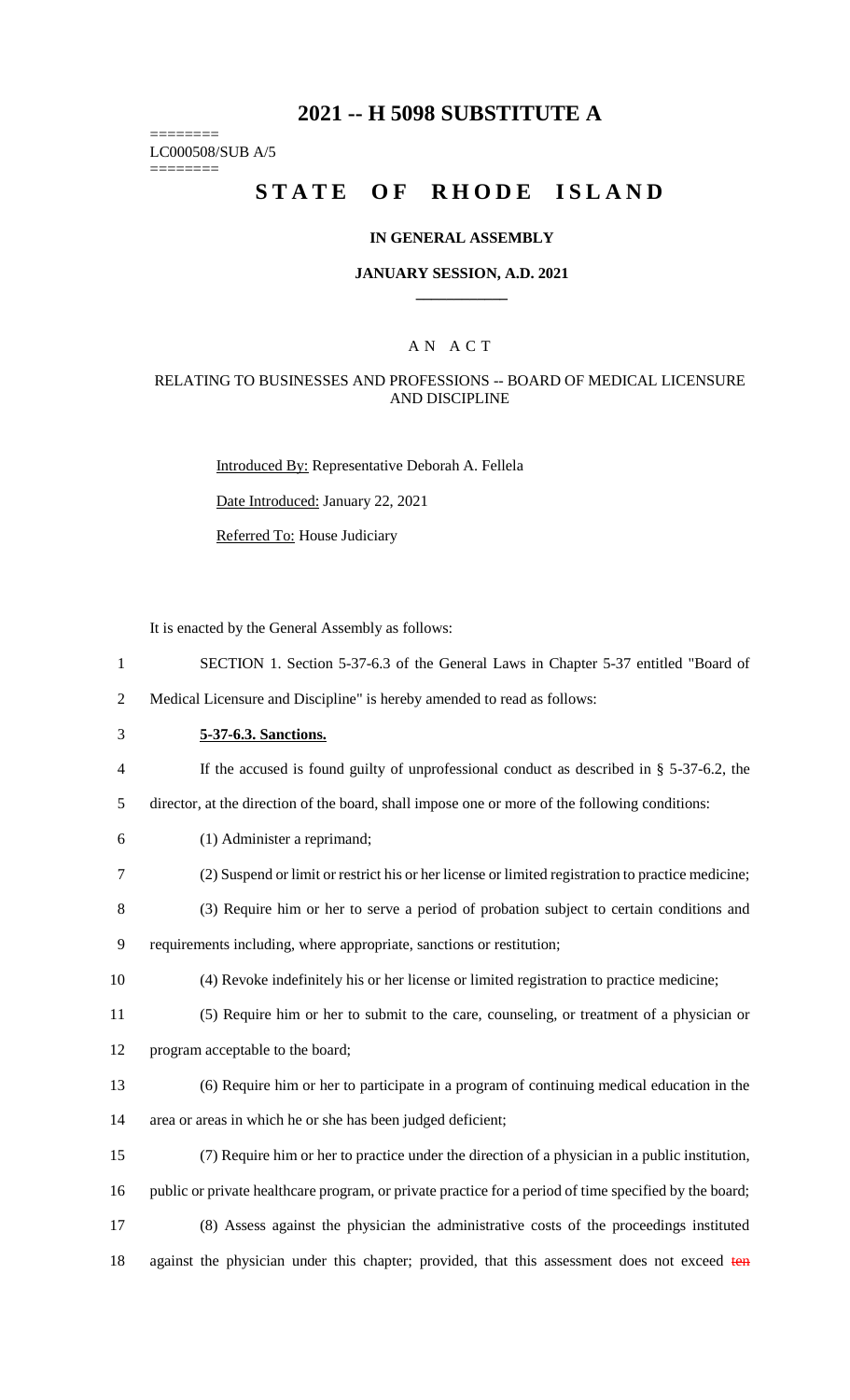| $\mathbf{1}$   | thousand dollars (\$10,000) thirty thousand dollars (\$30,000);                                         |
|----------------|---------------------------------------------------------------------------------------------------------|
| $\overline{2}$ | (9) Any other conditions or restrictions deemed appropriate under the circumstances.                    |
| 3              | SECTION 2. Title 5 of the General Laws entitled "BUSINESSES AND PROFESSIONS"                            |
| 4              | is hereby amended by adding thereto the following chapter:                                              |
| 5              | <b>CHAPTER 90</b>                                                                                       |
| 6              | AUTHORITY TO FINE HEALTH CARE PROFESSIONALS                                                             |
| 7              | 5-90-1. Authority to fine health care professionals and assess administrative costs.                    |
| $8\,$          | (a) Any licensing board responsible for governing the professional conduct of individuals               |
| 9              | with the authority to prescribe controlled substances shall have the authority to assess a fine against |
| 10             | a licensee who has been found guilty of unprofessional conduct and/or violating any provision of        |
| 11             | the general laws, any rule, any regulation, any order, any license, or any approval issued by the       |
| 12             | director.                                                                                               |
| 13             | (1) No such fine shall be assessed for the first charge or count against a licensee.                    |
| 14             | (2) Any fine assessed against a licensee for the second charge or count, regardless if such             |
| 15             | charge or count appears on the first complaint or a subsequent complaint, shall not exceed one          |
| 16             | thousand dollars (\$1,000).                                                                             |
| 17             | (3) Any fine assessed against a licensee for each charge or count subsequent to the second              |
| 18             | charge or count, regardless if such charge or count appears on the first complaint or a subsequent      |
| 19             | complaint, shall not exceed five thousand dollars (\$5,000).                                            |
| 20             | (b) Any licensee who fails to pay an assessed fine within the time period prescribed by the             |
| 21             | relevant licensing board shall be subject to disciplinary action, up to and including revocation.       |
| 22             | (c) When an individual licensed by a board described in subsection (a) of this section                  |
| 23             | concurrently:                                                                                           |
| 24             | (1) Holds at least one other license issued by a regulatory entity subject to the jurisdiction          |
| 25             | of the department; and                                                                                  |
| 26             | (2) Fails to comply with any provision of the general laws, any rule, any regulation, any               |
| 27             | order, any license, or any approval issued by the director, only one board may issue a fine for the     |
| 28             | licensed individual's unprofessional conduct in connection therewith.                                   |
| 29             | (d) Prior to the assessment of a fine under this section, the department of health shall adopt          |
| 30             | rules and regulations providing guidance on the appropriate range of sanctions and the criteria to      |
| 31             | be considered when recommending specific sanctions or administrative monetary penalties to the          |
| 32             | director.                                                                                               |
| 33             | (e) Any licensing board responsible for governing the professional conduct of individuals               |
| 34             | with the authority to prescribe controlled substances shall have the authority to assess against the    |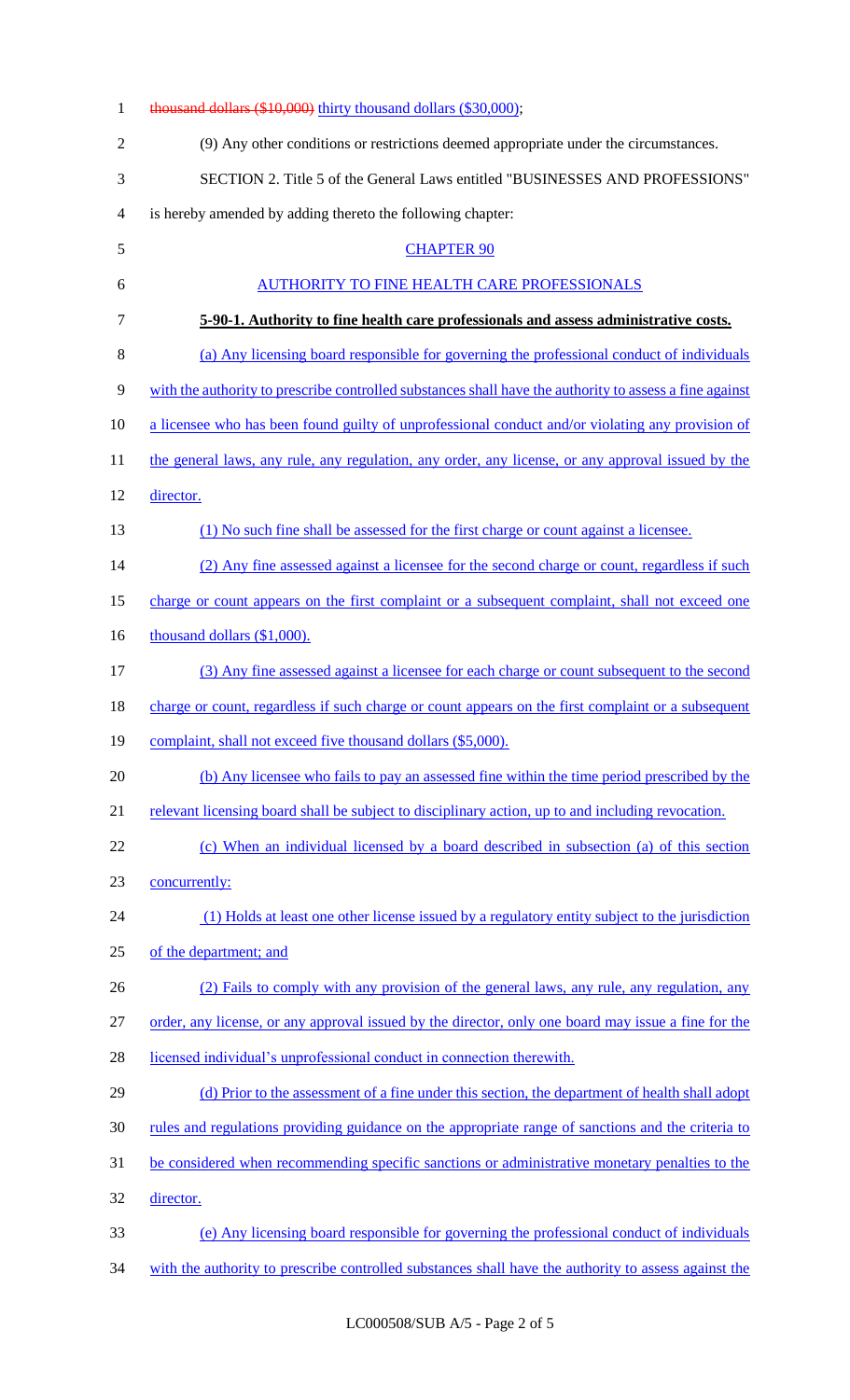- 1 individual the administrative costs of the proceedings instituted against the licensee under this
- 2 chapter; provided that, this assessment shall not exceed five thousand dollars (\$5,000), except for
- 3 those individuals licensed under chapter 37 of title 5.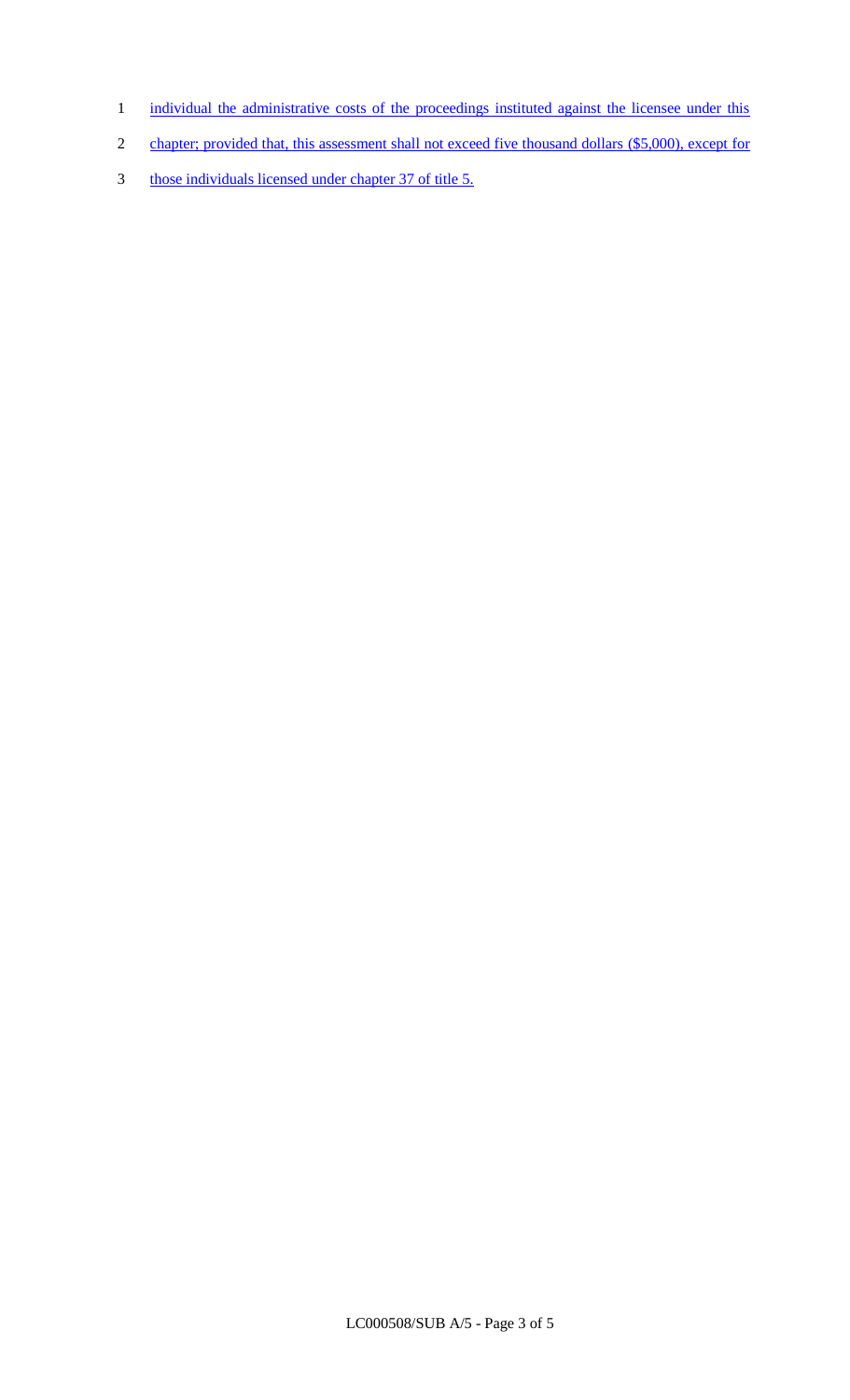1 SECTION 3. This act shall take effect upon passage.

 $=$ LC000508/SUB A/5  $=$